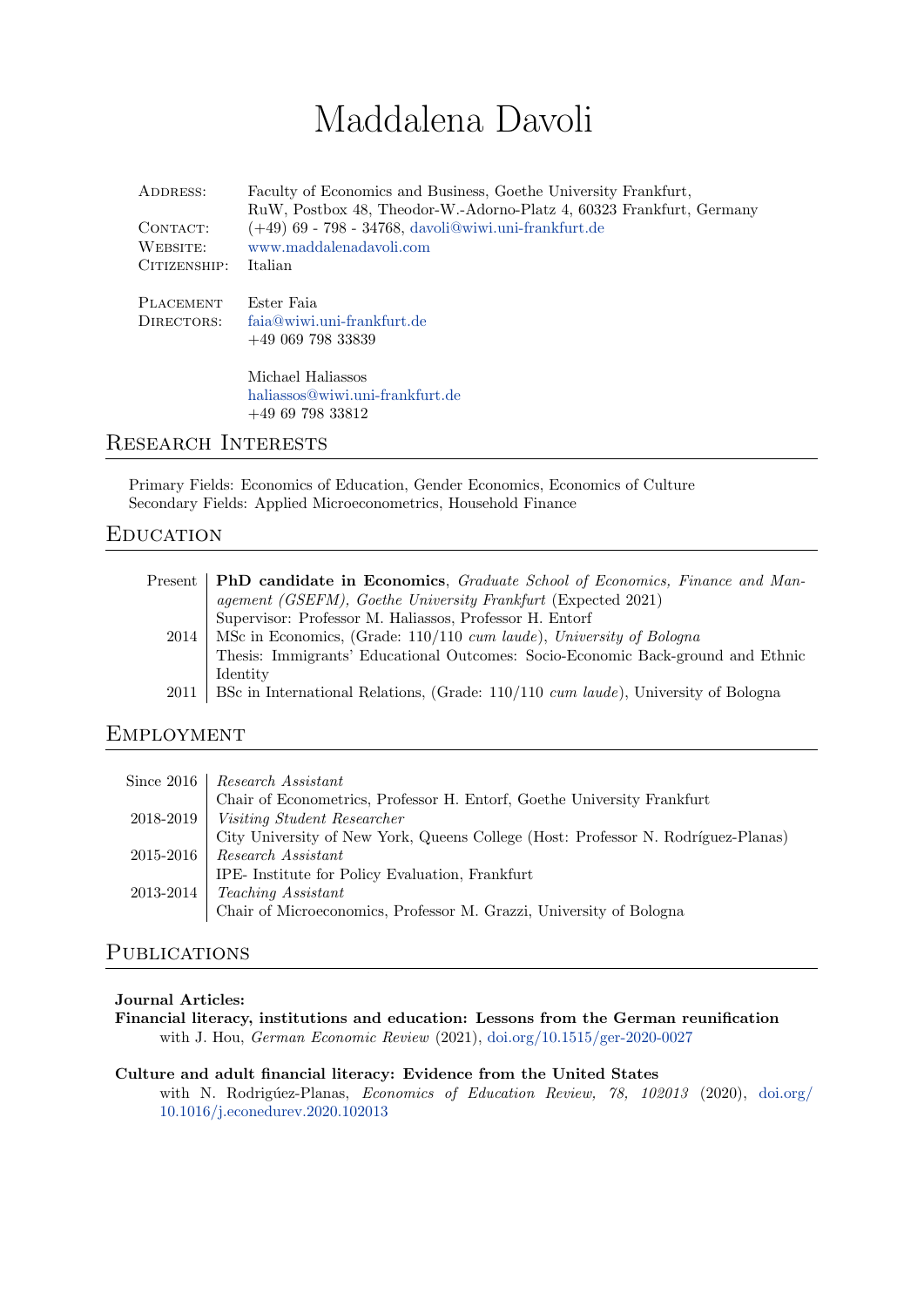#### Book Chapters:

#### Socioeconomics inequalities and student outcomes in German Schools

with H. Entorf. In: Volante, L., Schnepf, S., Jerrim, J., and Klinger, D. (Eds.), Inequality and Student Outcomes: National Trends, Policies, and Practices. Springer Press. (2019)

#### Is there an immigrant-gender gap in education? An empirical investigation based on PISA data from Italy

with T. Addabbo & G. M. Murat. In: Palmerio, L. and Caponera, E. (Eds.), Le indagini internazionali OCSE e IEA del 2015. Contributi di approfondimento. Roma: Franco Angeli (2019)

#### Scelte scolastiche degli immigrati: fattori socio-economici o di identità etnica? Un'analisi dei dati PISA 2012

In: Palmerio, L. (Eds.), PISA 2012. Contributo di approfondimento. Roma: Franco Angeli (2016)

## Working Papers and Work in Progress

#### A, B or C? Question Format and the Gender Gap in Financial Literacy (Job Market Paper)

- Gender Differences in Preferences and the Gender Gap in Financial Literacy with N. Rodríguez-Planas. (Abstract available upon request) Received the BBVA EduFin Grant
- Preferences, Financial Literacy, and Economic Development with N. Rodríguez-Planas, IZA Discussion Paper No.  $14759$  (2021)
- The Gender Gap in Financial Literacy and Within Household Specialization with J. Hou, TFI technical report  $(2021)$ Received the TFI Grant
- The PISA shock, socioeconomic inequality, and school reforms in Germany with H. Entorf, IZA Policy Paper (No.  $140$ ) (2018)

Scholarships and University Student Outcomes: a Regression Discontinuity Approach Ethnic Identity and Students' Outcome

## OTHER PROFESSIONAL ACTIVITIES

Member of the Council for Equal Opportunities, Goethe University Frankfurt (since 2018)

#### Teaching Assistant:

Introduction to Econometrics (undergraduate, 2018-2021), Goethe University Frankfurt; Fundamentals of Econometrics (graduate, 2017-2021), Goethe University Frankfurt; Advanced Econometrics (graduate, 2016-2018), Goethe University Frankfurt; Microeconomics (undergraduate, 2014), University of Bologna

#### Presentations at Conferences and Seminars

**2021:** Bank of Italy Seminar Series (virtual); Appam Fall Research Conference (Austin);  $62^{st}$  Meeting of the Italian Economic Society (virtual); Western Economic Association  $95^{th}$  Conference (virtual); 2020:  $7^{th}$ PhD-Student Workshop on Industrial and Public Economics (virtual); 2019: 12<sup>th</sup> RGS Doctoral Conference in Economics (Ruhr Universität Bochum);  $4^{th}$  Workshop on Household Finance (Aschaffenburg);  $60^{th}$ Meeting of the Italian Economic Society (Palermo); 2018: PISA 2015, TIMSS 2015, TIMSS Advanced 2015: Contributi di approfondimento, (INVALSI, Rome);  $27<sup>th</sup>$  Meeting of the Economics of Education Association (Universitat de Barcelona); 2017: 4th Annual Workshop on Natural Experiments in History: Development, Health and Labour, (Deakin University, Melbourne);  $11^{th}$  Workshop on Political Economy (CESifo Institute, Dresden); Equity in Education Workshop (KU Leuven )

#### Additional Coursework

An Introduction to Machine Learning and Text Mining for economists using Stata, Python and R (SIdE-IAE, virtual, 2021); Summer School: The Economics of Education: Analyzing the Effects of Programs and Policies (University of Barcelona, 2018); Mastering Metrics: An Empirical Strategies Workshop (Queens